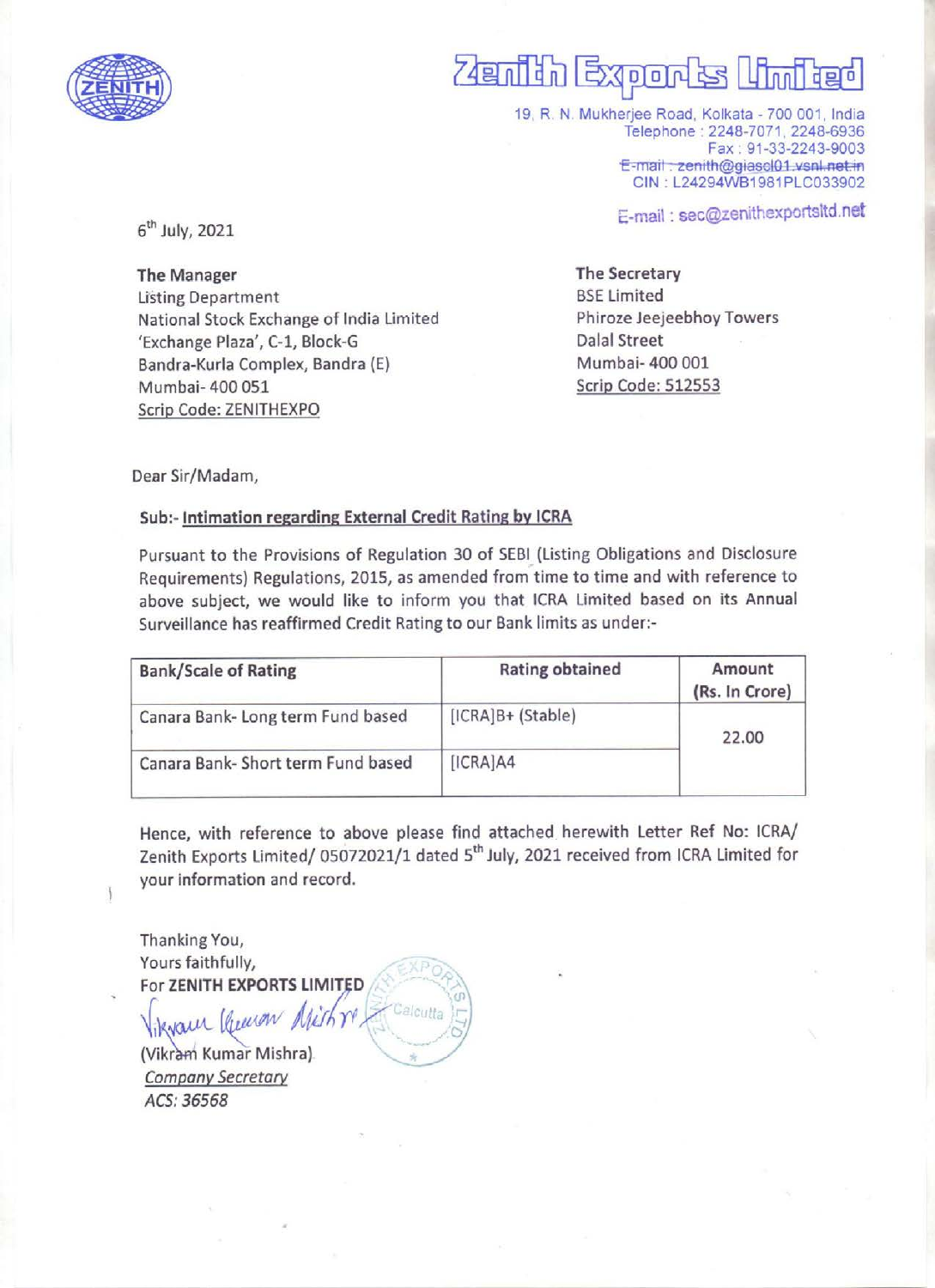

# ICRA ICRA Limited

### Ref No: ICRA/ Zenith Exports Limited/ 05072021/ 1

July 5, 2021

Mr. Vikram Kumar Mishra Company Secretary, Zenith Exports Limited, 19 R.N. Mukherjee Road, Kolkata - 700 001, West Bengal.

#### Re: Surveillance of ICRA-assigned Credit Rating for Rs. 22.00 crore Bank Facilities of Zenith Exports Limited

Please refer to the Rating Agreement dated January 2, 2014 executed between ICRA Limited ("ICRA") and your company, whereby, ICRA is required to review its ratings, on an annual basis, or as and when the circumstances so warrant.

Based on a review of the latest developments, the Rating Committee of ICRA, after due consideration has reaffirmed the long-term rating at [ICRA]B+ (pronounced ICRA B plus)<sup>+</sup> and the short-term rating at [ICRA]A4 (pronounced ICRA A four) ("Rating"). The outlook on the long-term rating is 'Stable'. Instruments with [ICRA]B+ rating indicate high risk of default regarding timely servicing of financial obligations. Instruments with [ICRA]A4 rating indicate minimal degree of safety regarding timely payment of financial obligations. Such instruments carry very high credit risk and are susceptible to default. the circumstances so warrant.<br>Based on a review of the latest devel-<br>has reaffirmed the long-term rating at<br>at [ICRA]A4 (pronounced ICRA A 1<br>Instruments with [ICRA]B+ rating in<br>obligations. Instruments with [ICRA<br>payment o

In any of your publicity material or other document wherever you are using the above Rating(s), it should be stated as [ICRA]B+ (Stable)/ [ICRA]A4.

The aforesaid Rating(s) will be due for surveillance any time before June 27, 2022. However, ICRA reserves the right to review and/or, revise the above Rating(s) at any time on the basis of new information becoming available, or the required information not being available, or other circumstances that ICRA believes could have an impact on the Rating(s). Therefore, request the lenders and Investors to visit ICRA website at www.icra.in for latest Rating(s) of the Company. The aforesaid R<br>reserves the rig<br>information beco<br>that ICRA believ<br>to visit ICRA we<br>The Rating(s) ar<br>and any change<br>there is any chan

The Rating(s) are specific to the terms and conditions of the Bank Facilities as indicated to us by you, and any change in the terms or size of the same would require a review of the Rating(s) by us. In case there is any change in the terms and conditions or the size of the rated Bank Facilities, the same must

\* For complete rating definition please refer to ICRA Website www.icra.in or any of the ICRA Rating Publications

| FMC Fortuna, A-10 & 11, 3rd Floor | Tel.: +91.33.71501100       | Website: www.icra.in      |
|-----------------------------------|-----------------------------|---------------------------|
| 234/3A, A.J.C. Bose Road          | CIN: L749999DL1991PLC042749 | Email: info@icraindia.com |
| Kolkata - 700020                  |                             | Helpdesk: +91 9354738909  |

Registered Office: B-710, Statesman House, 148, Barakhamba Road, New Delhi 110001.Tel. :+91.11.23357940-45

RATING RESEARCH INFORMATION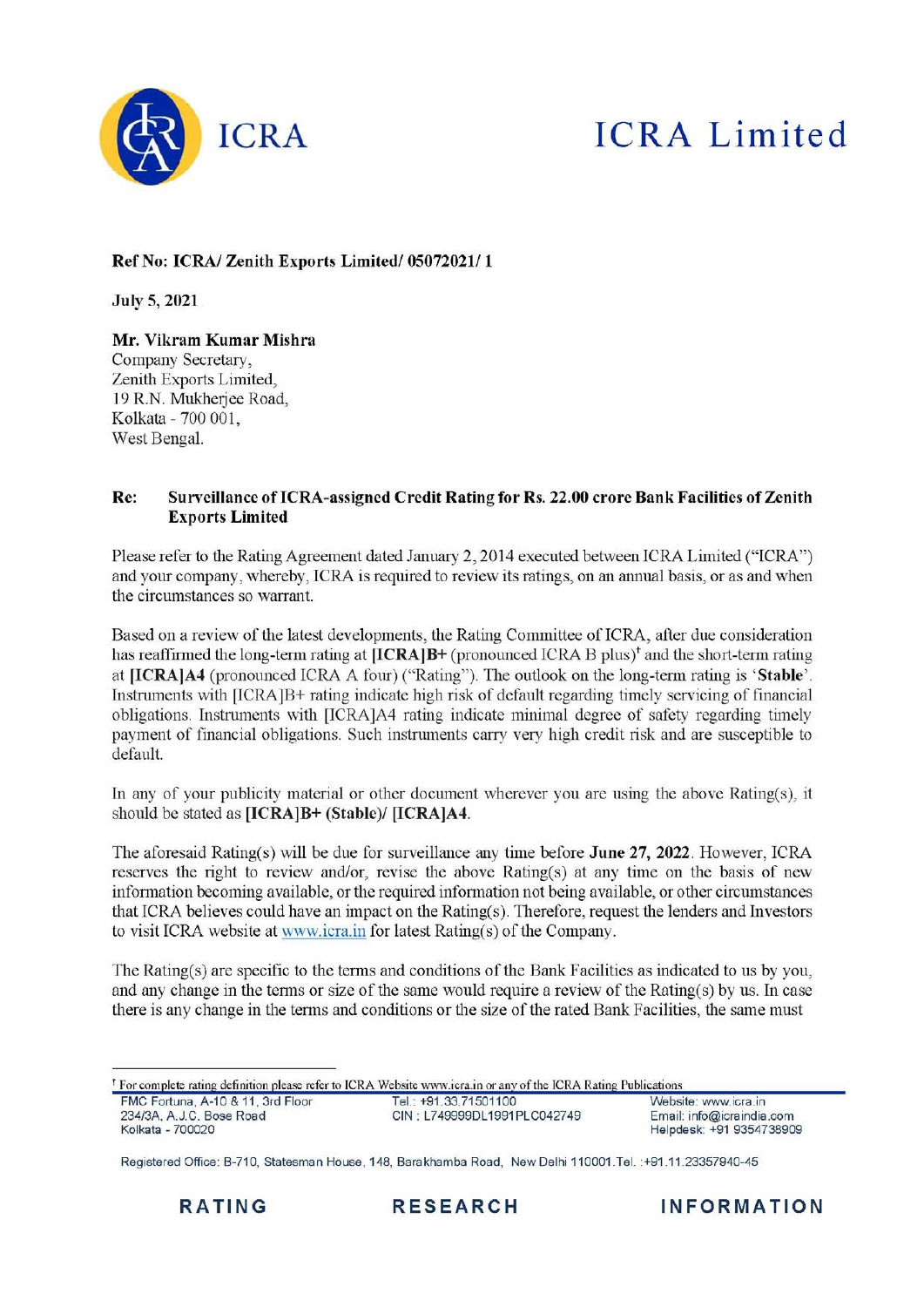

be brought to our notice before the Bank Facilities is used by you. In the event such changes occur after the Rating(s) have been assigned by us and their use has been confirmed by you, the Rating(s) would be subject to our review, following which there could be a change in the Rating(s) previously assigned. Notwithstanding the foregoing, any change in the over-all limit of the Bank Facilities from that specified in the first paragraph of this letter would constitute an enhancement that would not be covered by or under the said Rating Agreement.

The Rating(s) assigned must be understood solely as an opinion and should not be treated, or cause to be treated, as recommendation to buy, sell, or hold the rated Bank Facilities availed/ issued by your company.

You are also requested to forthwith inform us about any default or delay in repayment of interest or principal amount of the instrument rated, as above, or any other debt instruments/ borrowing and keep us informed of any other developments which may have a direct or indirect impact on the debt servicing capability of the company including any proposal for re-schedulement or postponement of the repayment programmes of the dues/ debts of the company with any lender(s) / investor(s). Further, you are requested to inform us immediately as and when the borrowing limit for the mstrument rated, as above, or as prescribed by the regulatory authority(ies) is exceeded.

We look forward to your communication and assure you of our best services.

With kind regards,

Yours sincerely, For ICRA Limited

Digitally signed by SUJOY SAHA Date: 2021.07.05 14:46:02 +05'30'

Sujoy Saha Vice President sujoy.saha@icraindia.com